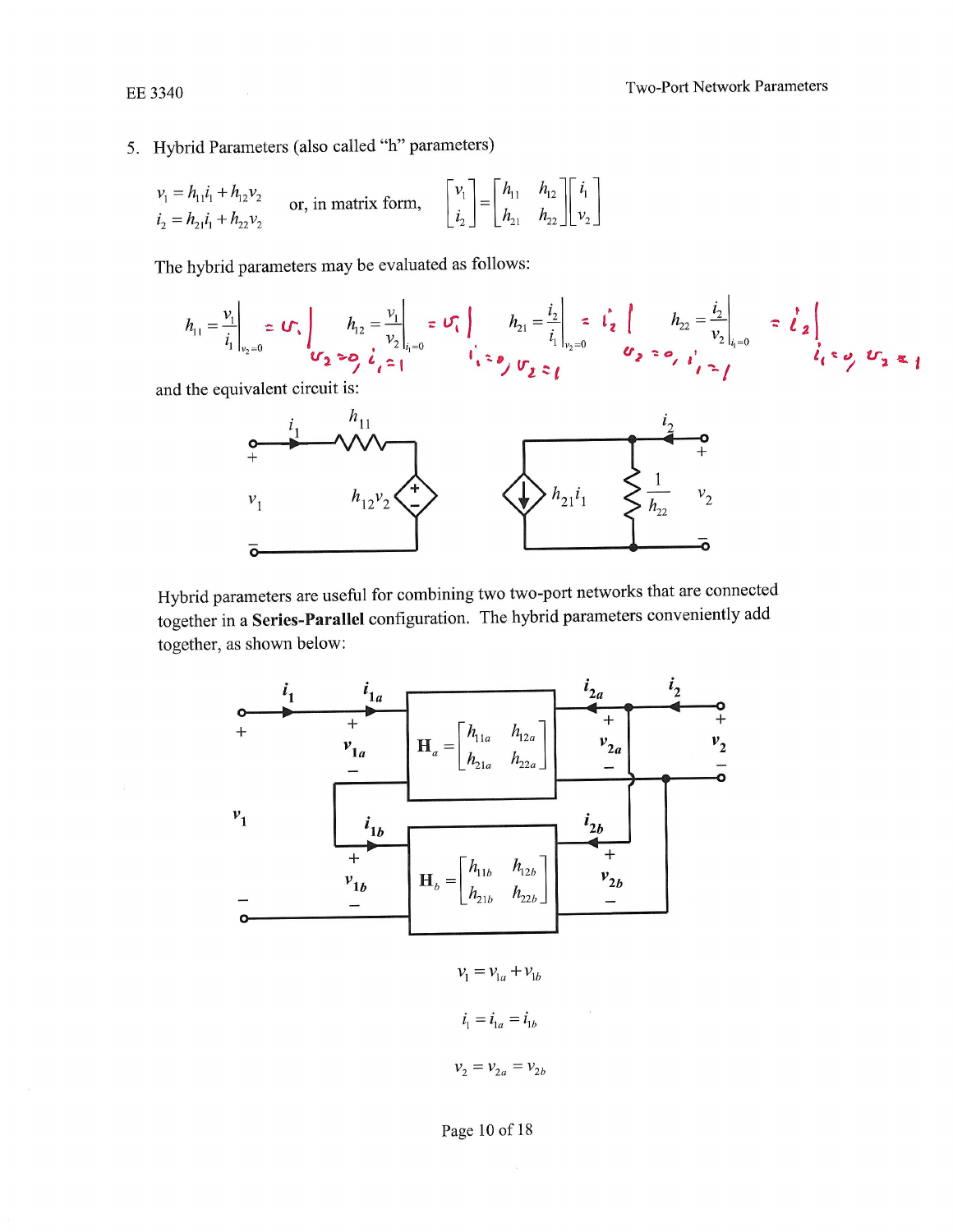$$
i_2 = i_{2a} + i_{2b}
$$
  
Therefore, 
$$
\begin{bmatrix} v_1 \\ i_2 \end{bmatrix} = \begin{bmatrix} v_{1a} + v_{1b} \\ i_{2a} + i_{2b} \end{bmatrix} = \begin{bmatrix} v_{1a} \\ i_{2a} \end{bmatrix} + \begin{bmatrix} v_{1b} \\ i_b \end{bmatrix} = \mathbf{H}_a \begin{bmatrix} i_{1a} \\ v_{2a} \end{bmatrix} + \mathbf{H}_b \begin{bmatrix} i_{1b} \\ v_{2b} \end{bmatrix} = \mathbf{H} \begin{bmatrix} i_1 \\ i_2 \end{bmatrix}
$$
, where 
$$
\mathbf{H} = \mathbf{H}_a + \mathbf{H}_b.
$$

$$
\begin{array}{c|c}\n i_1 \\
 + \\
 v_1 \\
 - \\
 \hline\n 0\n\end{array}\n\qquad\n\begin{array}{c}\n\mathbf{i}_1 \\
 + \\
 \mathbf{H} = \mathbf{H}_a + \mathbf{H}_b =\n\begin{bmatrix}\n h_{11a} + h_{11b} & h_{12a} + h_{12b} \\
 h_{21a} + h_{21b} & h_{22a} + h_{22b}\n\end{bmatrix}\n\qquad\n\begin{array}{c}\n \mathbf{i}_2 \\
 + \\
 v_2 \\
 - \\
 - \\
 \hline\n 0\n\end{array}
$$